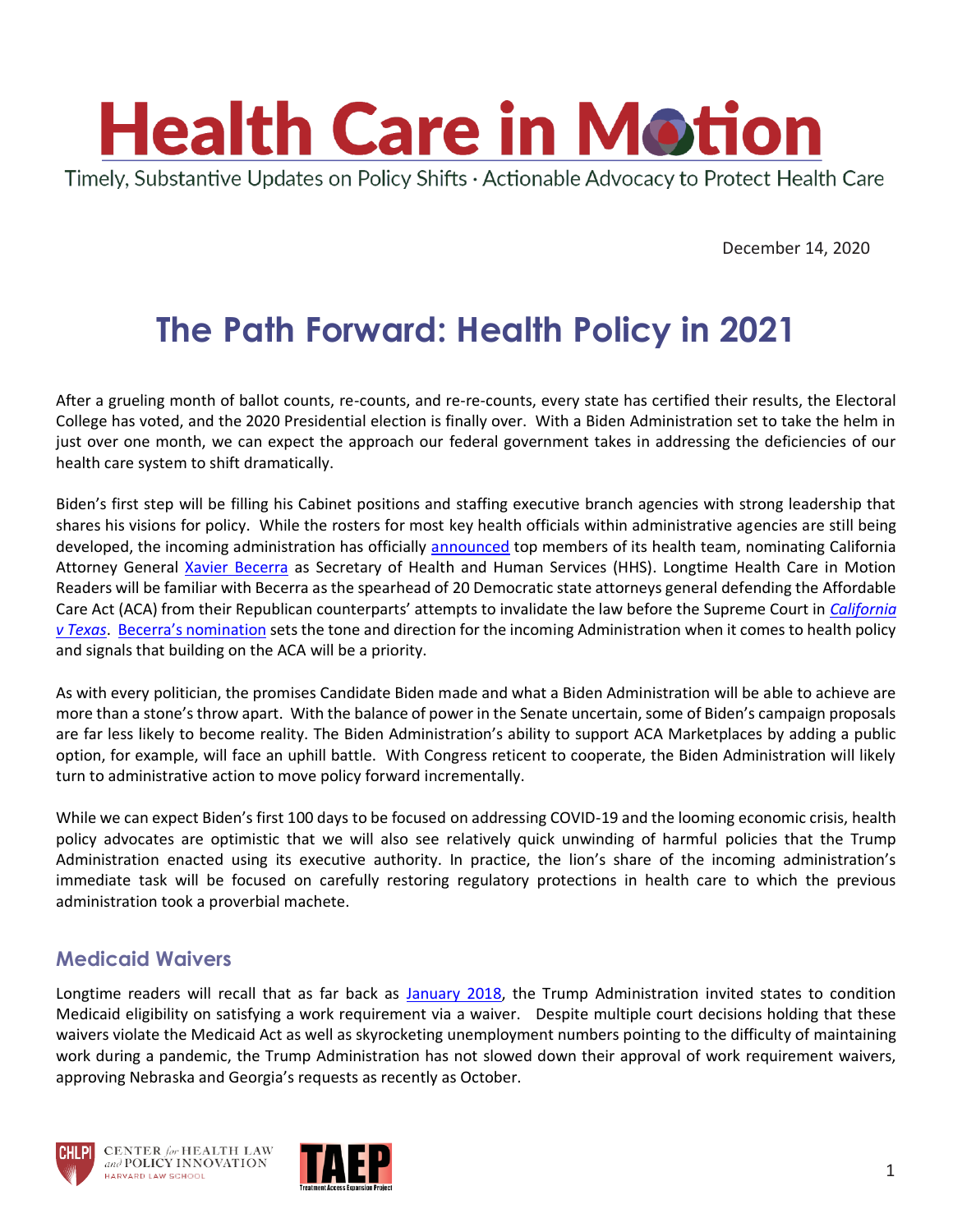Even though there are lockdowns across the country, and the nation continues to suffer loss of life due to COVID, HHS insists that not only will work requirements increase mental and physical health, but that going to work is increasingly necessary during a global pandemic. The irresponsible manipulation of studies to support work requirements ignores the real risks of taking health care away from otherwise eligible people during a pandemic.

At a minimum we can expect that the incoming Biden administration will deny [pending requests](https://www.kff.org/medicaid/issue-brief/medicaid-waiver-tracker-approved-and-pending-section-1115-waivers-by-state/) in seven states to implement work requirement in their Medicaid programs and formally rescind the Trump Administration's [2018 guidance.](https://www.medicaid.gov/federal-policy-guidance/downloads/smd18002.pdf) Under new Secretary Becerra (if confirmed by the Senate), HHS will likely also seek to unwind the work requirements that have already been approved by the Trump Administration, but will have to take a more cautious approach to avoid litigation from disgruntled state Medicaid directors and other opponents blocking the path.

Additionally, the Biden administration will be inheriting a line of litigation on work requirements, culminating in review of *Azar [v Gresham](https://www.scotusblog.com/2020/12/justices-agree-to-review-legality-of-medicaid-work-requirements/)* before the U.S. Supreme Court. In that case, both the Administration and Arkansas asked the Supreme Court to weigh in on the legality of the Trump Administration's approval of work requirements in Arkansas and New Hampshire's Medicaid programs. With both petitions now [granted,](https://www.supremecourt.gov/orders/courtorders/120420zr_7mi8.pdf) the case is likely to proceed. While the Biden administration can rescind the waiver approvals that lie at the heart of the case and request a delay in briefing to reflect its changed position, Arkansas remains a party to the case with standing to continue. Thus, it's possible that the Biden administration may find itself arguing against past agency action before the Supreme Court next year.

Looking to the future, the incoming administration's approach to Medicaid waivers will likely be in line with their original purpose: testing out [innovative approaches](https://www.healthaffairs.org/do/10.1377/hblog20201203.473953/full/) to getting people comprehensive health care instead of blocking pathways to coverage.

## **Nondiscrimination in Health Care**

Adding to the pile of regulations a Biden HHS has to address is the Trump Administration's "Rollback Rule" revising HHS' prior interpretation of Section 1557, the ACA's nondiscrimination provision. [As we discussed in June,](https://www.chlpi.org/wp-content/uploads/2013/12/HCIM_6_17_20_2020.pdf?eType=EmailBlastContent&eId=5895504a-3e86-4663-a160-c73c4cdb50ec) this rollback poses a significant threat to the robust enforcement of health care rights. Section 1557 prohibits health care discrimination on the basis of race, color, national origin, sex, age, or disability. However, it does this by cross-referencing five other civil rights statutes which has led to confused interpretation by federal courts. This has resulted in a split among the courts regarding the meaning of "on the basis of sex," and whether that includes protections for gay, transgender, and gender non-conforming people.

The Obama administration had interpreted Section 1557's incorporation of Title IX, which prohibits sex-based discrimination, to extend protections against discrimination on the basis of sex stereotyping or gender identity. The Trump Administration's [interpretation](https://www.chlpi.org/wp-content/uploads/2013/12/HCIM_6_17_20_2020.pdf?eType=EmailBlastContent&eId=5895504a-3e86-4663-a160-c73c4cdb50ec) of Section 1557 has led to a loss of protections for many people, including those with limited English proficiency, the LGBT community, those seeking reproductive health care, people with disabilities, and people with intersecting marginalized identities. Advocates around the country [filed suit](https://www.chlpi.org/wp-content/uploads/2013/12/HCIM_11_3_20.pdf) to stop this from taking effect.

While a statutory fix looks unlikely given congressional instability, Biden's HHS will have an opportunity to restore and expand the ACA's non-discrimination protections, reinterpreting Section 1557 with a new implementing regulation, after a period of accepting comments from the public. Looking forward, advocates should keep an eye on who Biden taps to fill the Office of Civil Rights within HHS, as this office is empowered with enforcement authority to investigate and stop discrimination in health care from occurring.





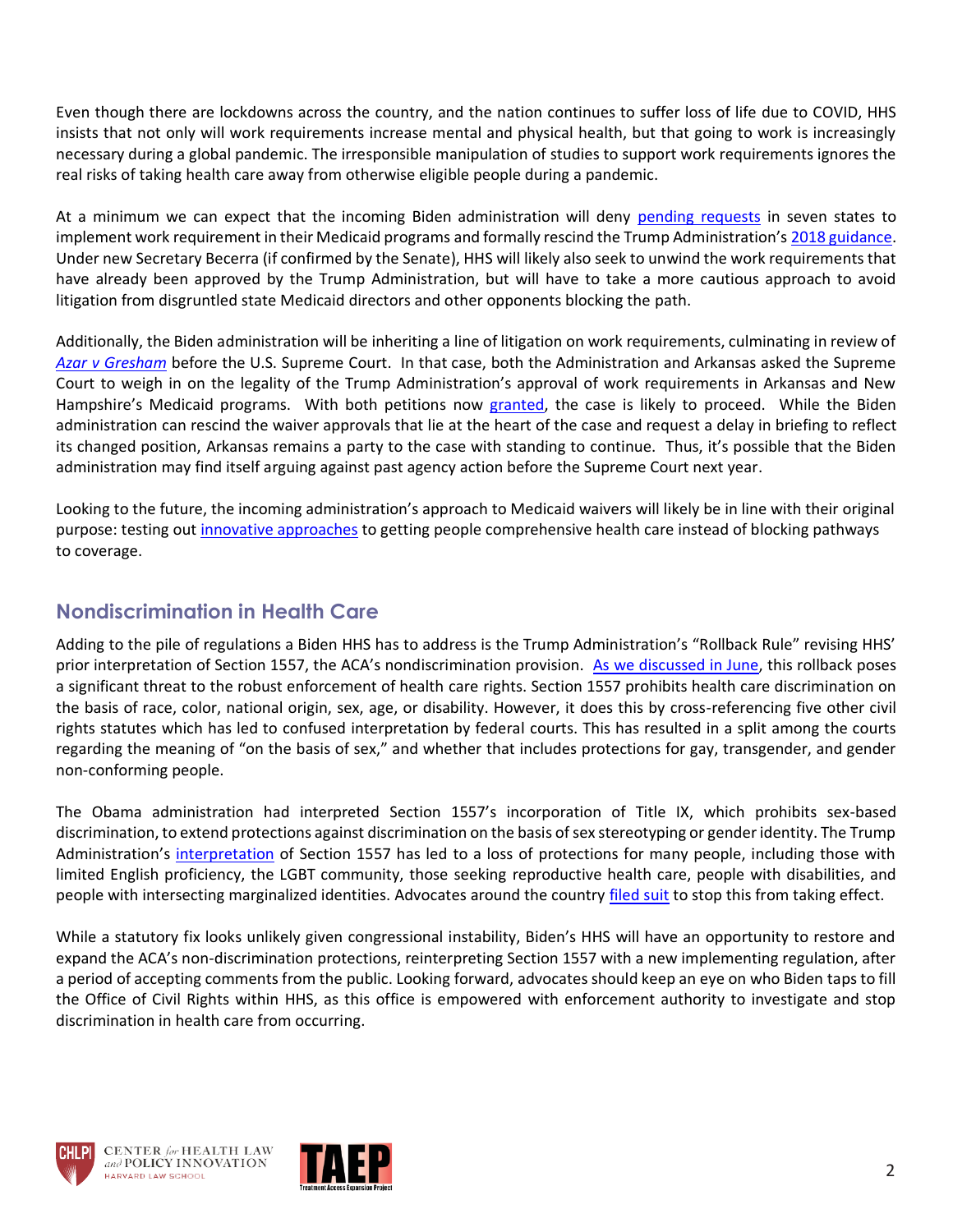## **Reproductive and Sexual Health**

There is much work to be done to promote access to quality reproductive and sexual health care services, spanning both initiatives to undo harms wrought by the Trump Administration and those that would facilitate the adoption of innovative care models.

At one end of the spectrum, we expect the Biden Administration to move quickly to unwind the dangerous changes to the Title X family planning funding program that were [finalized](https://www.chlpi.org/wp-content/uploads/2013/12/HCIM_3_06_2019.pdf) in 2019. As readers may remember, these changes—primarily the unethical domestic gag rule that demands health care providers withhold information about abortion from patients forced many family planning providers to reject federal funds. As a consequence, the revised rules have severely [reduced](https://www.plannedparenthood.org/about-us/newsroom/press-releases/one-year-after-being-forced-out-of-title-x-planned-parenthood-continues-to-fight-for-patients) the Title X family planning program's capacity to support the contraceptive care needs of people who depend on the program. Other priorities when it comes to dismantling Trump-era policies governing sexual and reproductive health include attention to the Administration's many [efforts](https://www.chlpi.org/wp-content/uploads/2013/12/HCIM_2_19_2019-1.pdf) to advance discriminatory religious and moral objections to care to the detriment of health and wellbeing.

It will not be enough, however, to focus on undoing the harms of the last four years. More can be done to improve access to reproductive health care. The Biden Administration has an opportunity to support access to medication abortion, for example. Studies such as Gynuity's [TelAbortion](https://telabortion.org/) study demonstrate the safety and effectiveness of telemedicine medication abortion, necessitating that the Food and Drug Administration revisit the Risk Evaluation and Mitigation Strategies (REMS) criteria for mifepristone, one of two medications used in medication abortion. Currently, REMS require the in-person dispensing of mifepristone by a registered clinician (but not the supervision of the actual taking of the medication). This erects a barrier to telemedicine medication abortion and other innovative models of care. Similarly, we expect the Biden Administration to invest in developing strong, comprehensive, and high-quality Medicaid programs that support sexual and reproductive health. This must include strategies advance maternal health care—an area in [which](https://www.healthaffairs.org/do/10.1377/hblog20200226.167484/full/) [opportunity](https://www.healthaffairs.org/do/10.1377/hblog20200226.167484/full/) abounds in the face of unacceptable rates of maternal mortality.

For readers interested in a more detailed to-do list for the incoming administration, the [Blueprint](https://reproblueprint.org/) for Sexual and [Reproductive](https://reproblueprint.org/) Health, Rights, and Justice lays out a comprehensive policy agenda.

### **ACA Marketplaces**

The federal Healthcare.gov Marketplace is open until Dec. 15 for people to enroll in private health insurance plans, often with substantial financial help. (Some state-run Marketplaces have longer open enrollment periods.) The picture is has its [bright spots;](https://www.cms.gov/CCIIO/Resources/Data-Resources/Downloads/2021QHPPremiumsChoiceReport.pdf) on average, benchmark plan premiums have decreased and most people will see the same or slightly more options on the Marketplace. The ACA's Medical Loss Ratio provision (which requires insurers to spend a minimum percentage of premium dollars on actual medical expenses and send members rebates when expenses drop below that threshold) has [required insurers to return](https://www.kff.org/private-insurance/issue-brief/data-note-2020-medical-loss-ratio-rebates/) substantial rebates to consumers, countering possible overpricing in previous years.

However, the challenges resulting of the Trump Administration's continued attack against the ACA and other health care policies remain. While Congress was unable to repeal the law, the Trump Administration has used its executive powers to undermine the Marketplace through underfunding, eroded quality standards, and the elimination of measures that make the Marketplace more accessible. For example, navigators, people who are trained to help others understand and enroll into health insurance, saw their funding eviscerated [\(from \\$63 million to \\$10 million\)](https://www.healthaffairs.org/do/10.1377/hblog20190529.659554/full/) and many organizations with longstanding connections to underserved communities were forced to scale back enrollment efforts (resulting in some states having no local navigators to help residents enroll in care). The Marketplace's open enrollment period was shortened from three months to six weeks, and the Administration rolled back rules limiting certain "skinny plans". These plans offer low-quality, cheaper coverage (often excluding care for certain pre-existing conditions) and discourage people